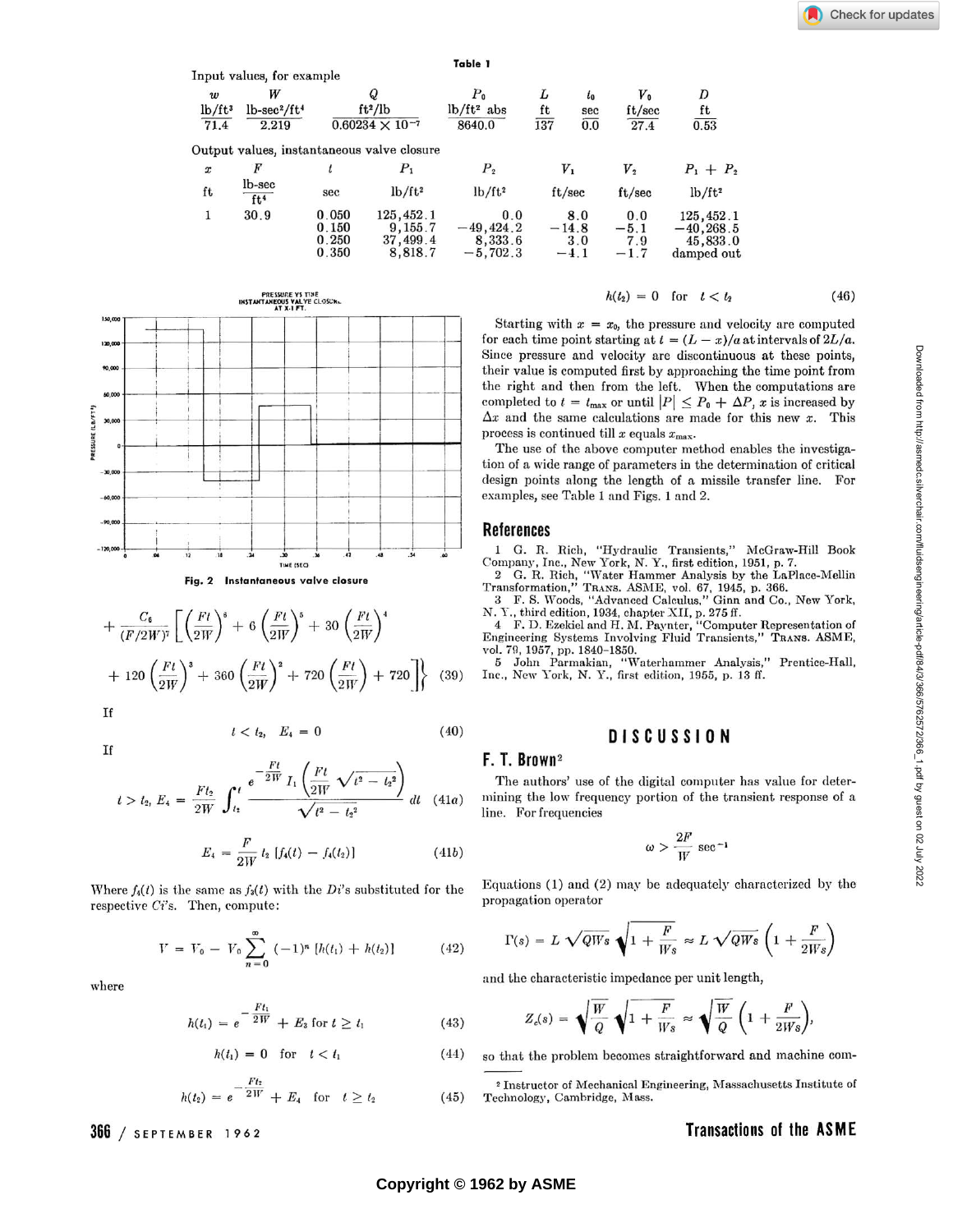putation is unnecessary.<sup>3</sup> However, it has been demonstrated<sup>4,5,6</sup> that equations (1) and (2) themselves are incorrect for frequency components

$$
\omega > \frac{8F}{W}
$$

because the parabolic velocity distribution is no longer valid. The pressure response 1 foot from the end of the line in the authors' example is certainly in this region, but easily may be found from results given by the writer.<sup>6</sup> The correct response is given below along with the pressure at the valve end of the line:



The pressure 1 foot from the end of the line *does not have extremely sharp narrow peaks* as is often assumed. Further details on problems such as the computation of the pressure at the valve end of the line, where both low and high frequency components are present, will be presented by the writer in a future paper.

The writer understands that the authors have noticed the computational errors reflected in Table 1 and Fig. 1.

## **Benjamin Donsky<sup>7</sup>**

A computer method by which the pressures in a liquid transfer line can be computed at any point and at any time after a valve closure is of value to the engineers. The authors have presented a computer method for determining pressures in a pipeline after instantaneous valve closure in which the hydraulic losses are assumed to vary linearly with velocity.

The writer, however, believes that the pressure-time history given in Fig. 2 is incorrect for the data of Table 1. Fig. 2 does not represent the pressure-time history at any point along the pipeline. The more nearly correct pressure-time history is shown in Fig. 4 for a point 1 foot from the reservoir  $(x = 1)$ , a point about 27.4 ft from the reservoir, and at the valve. Fig. 4 was computed by methods of Reference [5] and the hydraulic losses were taken as varying linearly with velocity.

As shown in Fig. 4 the pressure at  $x = 1$  will not rise until a pressure wave formed at the valve reaches point  $x = 1$  (about  $L/a$  sec). This pressure will be about the same magnitude as that produced at the valve. It will remain at the same magnitude

<sup>3</sup> H. M. Paynter, discussion of paper by W. T. Rouleau, "Pressure Surges in Pipelines Carrying Viscous Liquids," JOURNAL OF BASIC ENGINEERING, TRANS. ASME, Series D, vol. 82, 1960.

<sup>4</sup> A. S. Iberall, "Attenuation of Oscillatory Pressures in Instrument<br>Lines," Journal of Research, National Bureau of Standards, vol. 45. Journal of Research, National Bureau of Standards, vol. 45, July, 1950, R.P. 2115.

<sup>5</sup> N. B. Nichols, "The Linear Properties of Pneumatic Transmission Lines," presented at Joint Automatic Control Conference, June, 1961, Boulder, Colo., to be published by Instrument Society of America.

<sup>6</sup> F. T. Brown, "The Transient Response of Fluid Lines," ASME<br>Paper No. 61—WA-143, to be published, Journal of Basic En-GINEERING, TRANS. ASME.

<sup>7</sup> Engineer, Technical Engineering Analysis Branch, Division of Design, Bureau of Reclamation, U. S. Department of the Interior, Denver, Colo.

for the time that it takes the passing wave to go to the reservoir and back  $\left(\frac{1}{1.2} \frac{2L}{L}\right)$ 

\137 *a*  The pressure at the valve immediately after valve closure is about  $172,200$  lb/ft<sup>2</sup>. This value corresponds to an initial pressure before valve closure plus the pressure rise determined by  $\Delta P = \frac{a w \Delta V}{q}$  for instantaneous valve closure. The pressure at the valve increases during the time of  $\frac{2L}{\tau}$  seconds to a value of about

*a*   $175,000$  lb/ft<sup>2</sup>. This is due to the stopping of the flow in the line as the initial pressure wave travels up the pipeline and as the flow is stopped the losses in the line are recovered.



The above type of wave shape will be repeated with some damping as shown in Fig. 4, but because the losses are only about 1.6 per cent of the maximum pressure, the damping will be small. The pressure-time histories as shown in Fig. 4 are, of course, valid only up to the time a water-column separation occurs.

In the problem of Table 1, the hydraulic losses are small compared to the pressure rise. However, there are many problems in which the losses may be large. A problem was studied by the writer in which the losses were 80 per cent of the static pressure and the immediate pressure rise at the valve after an instantaneous valve closure was 100 per cent of static pressure. For the case where the losses were assumed to vary linearly with velocity the pressure rise above static was about 12 per cent less than that for the case when the losses were taken as varying with the square of the velocity. Therefore, the authors' equations may give nonconservative results when the hydraulic losses are large.

## **Authors' Closure**

The authors thank Mr. Brown and Mr. Donsky for their penetrating discussions and additional contributions.

The advantage of the digital computer method is the fast, complete coverage of every desired point along the system for